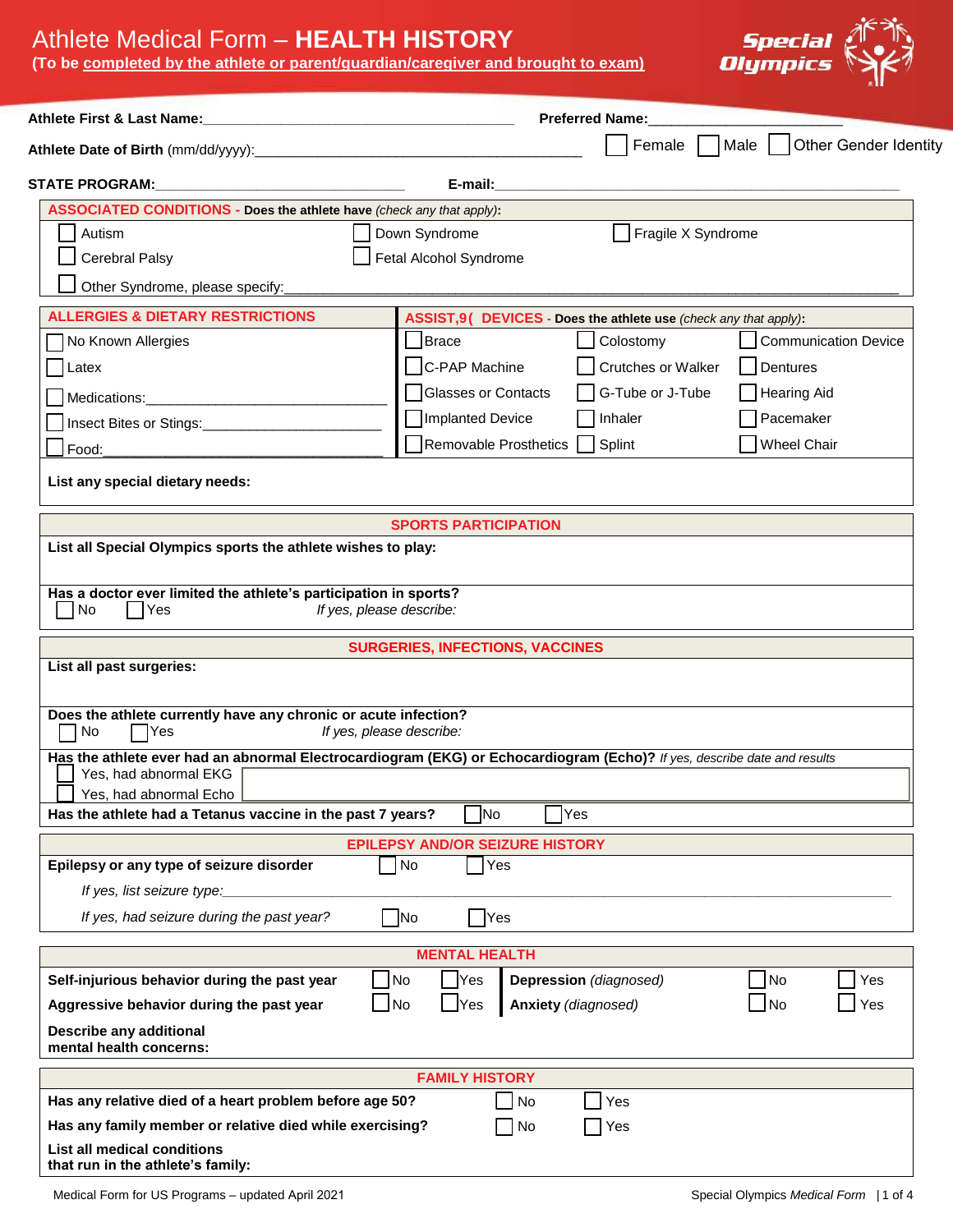

## Athlete's First and Last Name:

|                                                                                                                            |                                                                |              |                                       |                                                                                        |                            |           |                         | HAS THE ATHLETE EVER BEEN DIAGNOSED WITH OR EXPERIENCED ANY OF THE FOLLOWING CONDITIONS |        |              |
|----------------------------------------------------------------------------------------------------------------------------|----------------------------------------------------------------|--------------|---------------------------------------|----------------------------------------------------------------------------------------|----------------------------|-----------|-------------------------|-----------------------------------------------------------------------------------------|--------|--------------|
| Loss of Consciousness                                                                                                      |                                                                |              | No<br>Yes                             |                                                                                        | <b>High Blood Pressure</b> |           | Stroke/TIA<br>No<br>Yes |                                                                                         | No     | Yes          |
| Dizziness during or after exercise                                                                                         |                                                                |              | <b>No</b><br>Yes                      |                                                                                        | <b>High Cholesterol</b>    |           | Yes                     | Concussions                                                                             | No.    | Yes          |
| Headache during or after exercise                                                                                          |                                                                |              | No<br>Yes                             |                                                                                        | Vision Impairment          |           | Yes                     | Asthma                                                                                  | No     | Yes          |
| Chest pain during or after exercise                                                                                        |                                                                |              | No<br>Yes                             | Hearing Impairment                                                                     |                            | No        | Yes<br><b>Diabetes</b>  |                                                                                         |        | Yes          |
| Shortness of breath during or after exercise                                                                               |                                                                |              | l No<br>Yes<br><b>Enlarged Spleen</b> |                                                                                        |                            | No        | Yes                     | Hepatitis                                                                               | No     | Yes          |
| Irregular, racing or skipped heart beats                                                                                   |                                                                |              | No<br>Yes                             | Single Kidney                                                                          |                            | No        | Yes                     | <b>Urinary Discomfort</b>                                                               | No     | Yes          |
| <b>Congenital Heart Defect</b>                                                                                             |                                                                |              | No<br>Yes                             | Osteoporosis                                                                           |                            | No        | Yes                     | Spina Bifida                                                                            | No     | Yes          |
| <b>Heart Attack</b>                                                                                                        |                                                                |              | <b>No</b><br>Yes                      |                                                                                        | Osteopenia                 |           | Yes                     | Arthritis                                                                               | No     | Yes          |
| Cardiomyopathy                                                                                                             |                                                                |              | <b>No</b><br>Yes                      |                                                                                        | Sickle Cell Disease        |           | Yes                     | <b>Heat Illness</b>                                                                     | No     | Yes          |
| <b>Heart Valve Disease</b>                                                                                                 |                                                                |              | <b>No</b><br>Yes                      |                                                                                        | Sickle Cell Trait          |           | Yes                     | <b>Broken Bones</b>                                                                     | No     | Yes          |
| <b>Heart Murmur</b>                                                                                                        |                                                                |              | No<br>Yes                             | Easy Bleeding                                                                          |                            | No.       | Yes                     | <b>Dislocated Joints</b>                                                                | No     | Yes          |
| Endocarditis                                                                                                               |                                                                |              | l No<br>Yes                           |                                                                                        |                            |           |                         | If female athlete, list date of last menstrual period:                                  |        |              |
| Describe any past broken bones or dislocated joints                                                                        |                                                                |              |                                       |                                                                                        |                            |           |                         |                                                                                         |        |              |
| (if yes is checked for either of those fields above):                                                                      |                                                                |              |                                       |                                                                                        |                            |           |                         |                                                                                         |        |              |
|                                                                                                                            |                                                                |              |                                       | <b>Neurological Symptoms for Spinal Cord Compression and Atlanto-axial Instability</b> |                            |           |                         |                                                                                         |        |              |
| Difficulty controlling bowels or bladder                                                                                   |                                                                |              |                                       | No<br>Yes                                                                              |                            |           |                         | If yes, is this new or worse in the past 3 years?                                       | No     | Yes          |
| Numbness or tingling in legs, arms, hands or feet<br>If yes, is this new or worse in the past 3 years?<br>∏No<br>No<br>Yes |                                                                |              |                                       |                                                                                        |                            |           | Yes                     |                                                                                         |        |              |
| Weakness in legs, arms, hands or feet<br>  No<br>If yes, is this new or worse in the past 3 years?<br>- INo<br>Yes         |                                                                |              |                                       |                                                                                        |                            |           |                         | Yes                                                                                     |        |              |
| Burner, stinger, pinched nerve or pain in the neck, back,                                                                  |                                                                |              |                                       |                                                                                        |                            |           |                         |                                                                                         |        |              |
| If yes, is this new or worse in the past 3 years?<br>No<br>Yes<br>– INo<br>shoulders, arms, hands, buttocks, legs or feet  |                                                                |              |                                       |                                                                                        |                            |           |                         | Yes                                                                                     |        |              |
| <b>Head Tilt</b>                                                                                                           | No<br>If yes, is this new or worse in the past 3 years?<br>Yes |              |                                       |                                                                                        |                            |           | $\neg$ No               | Yes                                                                                     |        |              |
| <b>Spasticity</b>                                                                                                          | If yes, is this new or worse in the past 3 years?<br>No<br>Yes |              |                                       |                                                                                        |                            |           | ∏No                     | Yes                                                                                     |        |              |
| <b>Paralysis</b><br>If yes, is this new or worse in the past 3 years?<br>No<br>Yes                                         |                                                                |              |                                       |                                                                                        |                            | ¶No       | Yes                     |                                                                                         |        |              |
|                                                                                                                            |                                                                |              |                                       | PLEASE LIST ANY MEDICATION, VITAMINS OR DIETARY SUPPLEMENTS BELOW                      |                            |           |                         |                                                                                         |        |              |
| Medication, Vitamin or                                                                                                     | Dosage                                                         | <b>Times</b> |                                       | (includes inhalers, birth control or hormone therapy)<br>Medication, Vitamin or        | Dosage                     | Times per |                         | Medication, Vitamin or                                                                  | Dosage | <b>Times</b> |
| <b>Supplement Name</b>                                                                                                     |                                                                | per Day      |                                       | <b>Supplement Name</b>                                                                 |                            | Day       |                         | <b>Supplement Name</b>                                                                  |        | per Day      |
|                                                                                                                            |                                                                |              |                                       |                                                                                        |                            |           |                         |                                                                                         |        |              |
|                                                                                                                            |                                                                |              |                                       |                                                                                        |                            |           |                         |                                                                                         |        |              |
|                                                                                                                            |                                                                |              |                                       |                                                                                        |                            |           |                         |                                                                                         |        |              |
|                                                                                                                            |                                                                |              |                                       |                                                                                        |                            |           |                         |                                                                                         |        |              |
|                                                                                                                            |                                                                |              |                                       |                                                                                        |                            |           |                         |                                                                                         |        |              |
|                                                                                                                            |                                                                |              |                                       |                                                                                        |                            |           |                         |                                                                                         |        |              |
|                                                                                                                            |                                                                |              |                                       |                                                                                        |                            |           |                         |                                                                                         |        |              |

**Is the athlete able to administer his or her own medications?**  $\begin{bmatrix} N_0 & N_1 \\ N_2 & N_2 \end{bmatrix}$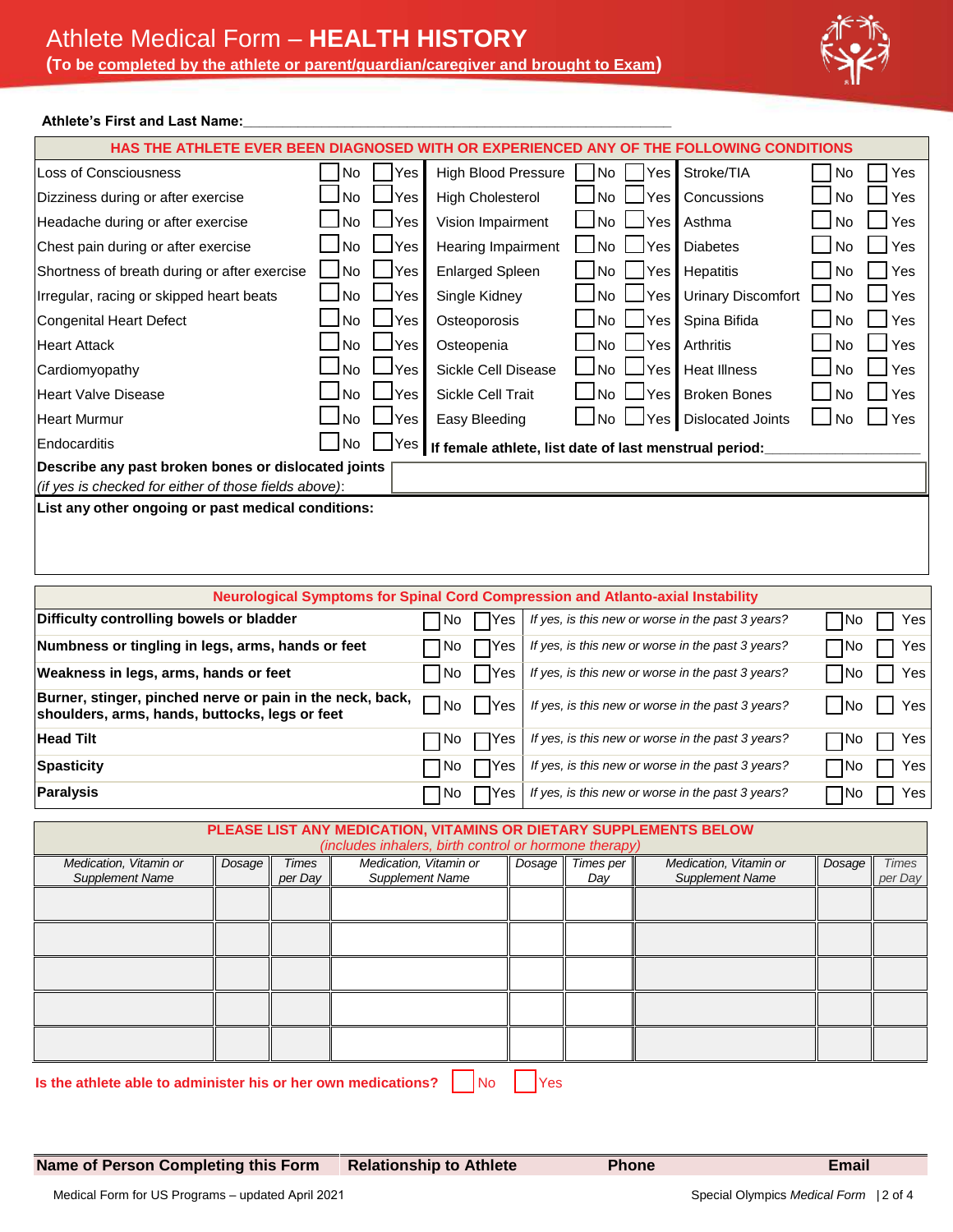## Athlete Medical Form – **PHYSICAL EXAM (To be completed by a Licensed Medical Professional qualified to conduct exams & prescribe medications)**



|                                                                                                                                                                                                                                                                                                                         | <b>Athlete's First and Last Name:</b><br>Date of Birth                                                                                            |                                               |                                                                                    |                     |                                  |                                     |                                 |                                 |              |                                                                                                                                                 |     |
|-------------------------------------------------------------------------------------------------------------------------------------------------------------------------------------------------------------------------------------------------------------------------------------------------------------------------|---------------------------------------------------------------------------------------------------------------------------------------------------|-----------------------------------------------|------------------------------------------------------------------------------------|---------------------|----------------------------------|-------------------------------------|---------------------------------|---------------------------------|--------------|-------------------------------------------------------------------------------------------------------------------------------------------------|-----|
|                                                                                                                                                                                                                                                                                                                         |                                                                                                                                                   |                                               |                                                                                    |                     |                                  | <b>MEDICAL PHYSICAL INFORMATION</b> |                                 |                                 |              |                                                                                                                                                 |     |
| Height                                                                                                                                                                                                                                                                                                                  | Weight                                                                                                                                            | <b>BMI</b> (optional)                         | Temperature                                                                        | <b>Pulse</b>        | $O2$ Sat                         |                                     |                                 | <b>Blood Pressure (in mmHg)</b> |              | (To be completed by a Licensed Medical Professional qualified to conduct physical exams and prescribe medications)<br>Vision                    |     |
|                                                                                                                                                                                                                                                                                                                         |                                                                                                                                                   |                                               |                                                                                    |                     |                                  |                                     |                                 |                                 |              |                                                                                                                                                 |     |
| cm                                                                                                                                                                                                                                                                                                                      | kg                                                                                                                                                | <b>BMI</b>                                    | С                                                                                  |                     |                                  | <b>BP Right:</b>                    |                                 | <b>BP Left:</b>                 |              | <b>Right Vision</b><br>20/40 or better<br>INo<br>Yes                                                                                            | N/A |
| in                                                                                                                                                                                                                                                                                                                      | $\overline{\mathsf{lbs}}$                                                                                                                         | Body Fat %                                    |                                                                                    |                     |                                  |                                     |                                 |                                 |              | Left Vision<br>No<br>20/40 or better<br>Yes                                                                                                     | N/A |
|                                                                                                                                                                                                                                                                                                                         |                                                                                                                                                   |                                               | Right Hearing (Finger Rub) Responds No Response Can't Evaluate                     |                     |                                  | <b>Bowel Sounds</b>                 |                                 |                                 | $\Box$ Yes   | $\Box$ No                                                                                                                                       |     |
| Left Hearing (Finger Rub)                                                                                                                                                                                                                                                                                               |                                                                                                                                                   |                                               | Responds No Response Can't Evaluate                                                |                     |                                  | Hepatomegaly                        |                                 |                                 | No           | Yes                                                                                                                                             |     |
| <b>Right Ear Canal</b>                                                                                                                                                                                                                                                                                                  |                                                                                                                                                   | Clear                                         | Cerumen                                                                            | Foreign Body        |                                  | Splenomegaly                        |                                 |                                 | $\Box$ No    | Yes                                                                                                                                             |     |
| Left Ear Canal                                                                                                                                                                                                                                                                                                          |                                                                                                                                                   | Clear                                         | Cerumen                                                                            | Foreign Body        |                                  | Abdominal Tenderness                |                                 |                                 | $\Box$ No    | RLQ<br>$\Box$ luq $\Box$ llq<br><b>RUQ</b>                                                                                                      |     |
| Right Tympanic Membrane   Clear                                                                                                                                                                                                                                                                                         |                                                                                                                                                   |                                               | Perforation                                                                        | $\Box$ Infection    | <b>NA</b>                        | Kidney Tenderness                   |                                 |                                 | $\Box$ No    | Right<br>  Left                                                                                                                                 |     |
| Left Tympanic Membrane                                                                                                                                                                                                                                                                                                  |                                                                                                                                                   | Clear                                         | Perforation                                                                        | □Infection          | $\Box$ NA                        |                                     |                                 | Right upper extremity reflex    |              | $\Box$ Normal<br>Diminished<br>Hyperreflexia                                                                                                    |     |
| Oral Hygiene                                                                                                                                                                                                                                                                                                            |                                                                                                                                                   | Good<br><b>Fair</b>                           |                                                                                    | $\Box$ Poor         |                                  |                                     |                                 | Left upper extremity reflex     |              | Normal<br>Diminished<br>Hyperreflexia                                                                                                           |     |
| <b>Thyroid Enlargement</b>                                                                                                                                                                                                                                                                                              |                                                                                                                                                   | $\Box$ No                                     | Yes                                                                                |                     |                                  |                                     | Right lower extremity reflex    |                                 |              | $\Box$ Normal<br><b>□ Hyperreflexia</b><br>Diminished                                                                                           |     |
| Lymph Node Enlargement   No                                                                                                                                                                                                                                                                                             |                                                                                                                                                   |                                               | Yes                                                                                |                     |                                  |                                     | Left lower extremity reflex     |                                 |              | $\Box$ Normal<br>$\Box$ Hyperreflexia<br>Diminished                                                                                             |     |
| Heart Murmur (supine)                                                                                                                                                                                                                                                                                                   |                                                                                                                                                   | $\Box$ No                                     | 1/6 or 2/6                                                                         | 3/6 or greater      |                                  | Abnormal Gait                       |                                 |                                 | $\Box$ No    | Yes, describe below                                                                                                                             |     |
| Heart Murmur (upright)                                                                                                                                                                                                                                                                                                  |                                                                                                                                                   | No                                            | $1/6$ or 2/6                                                                       | 3/6 or greater      |                                  | Spasticity                          |                                 |                                 | $\Box$ No    | Yes, describe below                                                                                                                             |     |
| Heart Rhythm                                                                                                                                                                                                                                                                                                            |                                                                                                                                                   | $\Box$ Regular                                | $\Box$ Irregular                                                                   |                     |                                  | Tremor                              |                                 |                                 | $\Box$ No    | Yes, describe below                                                                                                                             |     |
| Lungs                                                                                                                                                                                                                                                                                                                   |                                                                                                                                                   | $\Box$ Clear                                  | Not clear                                                                          |                     |                                  |                                     | <b>Neck &amp; Back Mobility</b> |                                 | $\Box$ Full  | Not full, describe below                                                                                                                        |     |
| Right Leg Edema                                                                                                                                                                                                                                                                                                         |                                                                                                                                                   | $\blacksquare$ No                             | $\Box$ 2+                                                                          | $\Box$ 3+ $\Box$ 4+ |                                  | <b>Upper Extremity Mobility</b>     |                                 |                                 | $\Box$ Full  | Not full, describe below                                                                                                                        |     |
| Left Leg Edema                                                                                                                                                                                                                                                                                                          |                                                                                                                                                   | No<br>$11+$                                   | $\Box$ 2+<br>$\Box$ 3+                                                             | $\Box$ 4+           |                                  |                                     | Lower Extremity Mobility        |                                 | $\Box$ Full  | Not full, describe below                                                                                                                        |     |
| <b>Radial Pulse Symmetry</b>                                                                                                                                                                                                                                                                                            |                                                                                                                                                   | IYes                                          | $\neg$ R>L                                                                         | $\prod$ L>R         |                                  | <b>Upper Extremity Strength</b>     |                                 |                                 | $\prod$ Full | Not full, describe below                                                                                                                        |     |
| Cyanosis                                                                                                                                                                                                                                                                                                                |                                                                                                                                                   | $\Box$ No                                     | Yes, describe                                                                      |                     |                                  | Lower Extremity Strength            |                                 |                                 | $\prod$ Full | Not full, describe below                                                                                                                        |     |
| Clubbing                                                                                                                                                                                                                                                                                                                |                                                                                                                                                   | $\Box$ No                                     | Yes, describe                                                                      |                     |                                  | Loss of Sensitivity                 |                                 |                                 | $\Box$ No    | Yes, describe below                                                                                                                             |     |
|                                                                                                                                                                                                                                                                                                                         |                                                                                                                                                   |                                               | <b>SPINAL CORD COMPRESSION &amp; ATLANTO-AXIAL INSTABILITY (AAI) (Select one)</b>  |                     |                                  |                                     |                                 |                                 |              |                                                                                                                                                 |     |
|                                                                                                                                                                                                                                                                                                                         |                                                                                                                                                   |                                               |                                                                                    |                     |                                  |                                     |                                 |                                 |              |                                                                                                                                                 |     |
|                                                                                                                                                                                                                                                                                                                         |                                                                                                                                                   |                                               |                                                                                    |                     |                                  | <b>OR</b>                           |                                 |                                 |              | Athlete shows NO EVIDENCE of neurological symptoms or physical findings associated with spinal cord compression or atlanto-axial instability.   |     |
|                                                                                                                                                                                                                                                                                                                         |                                                                                                                                                   |                                               |                                                                                    |                     |                                  |                                     |                                 |                                 |              | Athlete has neurological symptoms or physical findings that could be associated with spinal cord compression or atlanto-axial instability and   |     |
|                                                                                                                                                                                                                                                                                                                         | must receive an additional neurological evaluation to rule out additional risk of spinal cord injury prior to clearance for sports participation. |                                               |                                                                                    |                     |                                  |                                     |                                 |                                 |              |                                                                                                                                                 |     |
| ATHLETE CLEARANCE TO PARTICIPATE (TO BE COMPLETED BY EXAMINER ONLY)                                                                                                                                                                                                                                                     |                                                                                                                                                   |                                               |                                                                                    |                     |                                  |                                     |                                 |                                 |              |                                                                                                                                                 |     |
| Licensed Medical Examiners: It is recommended that the examiner review items on the medical history with the athlete or their guardian, prior to performing the<br>physical exam. If an athlete needs further medical evaluation please make a referral below and second physician for referral should complete page 4. |                                                                                                                                                   |                                               |                                                                                    |                     |                                  |                                     |                                 |                                 |              |                                                                                                                                                 |     |
| This athlete is ABLE to participate in Special Olympics sports without restrictions.                                                                                                                                                                                                                                    |                                                                                                                                                   |                                               |                                                                                    |                     |                                  |                                     |                                 |                                 |              |                                                                                                                                                 |     |
|                                                                                                                                                                                                                                                                                                                         |                                                                                                                                                   |                                               |                                                                                    |                     |                                  |                                     |                                 |                                 |              |                                                                                                                                                 |     |
| This athlete is ABLE to participate in Special Olympics sports WITH restrictions. Describe $\rightarrow$                                                                                                                                                                                                                |                                                                                                                                                   |                                               |                                                                                    |                     |                                  |                                     |                                 |                                 |              |                                                                                                                                                 |     |
|                                                                                                                                                                                                                                                                                                                         |                                                                                                                                                   |                                               |                                                                                    |                     |                                  |                                     |                                 |                                 |              | This athlete MAY NOT participate in Special Olympics sports at this time & MUST be further evaluated by a physician for the following concerns: |     |
|                                                                                                                                                                                                                                                                                                                         | Concerning Cardiac Exam                                                                                                                           |                                               |                                                                                    | Acute Infection     |                                  |                                     |                                 |                                 |              | O <sub>2</sub> Saturation Less than 90% on Room Air                                                                                             |     |
|                                                                                                                                                                                                                                                                                                                         | Concerning Neurological Exam                                                                                                                      |                                               |                                                                                    |                     | Stage II Hypertension or Greater |                                     |                                 |                                 |              | Hepatomegaly or Splenomegaly                                                                                                                    |     |
|                                                                                                                                                                                                                                                                                                                         | Other, please describe:                                                                                                                           |                                               |                                                                                    |                     |                                  |                                     |                                 |                                 |              |                                                                                                                                                 |     |
|                                                                                                                                                                                                                                                                                                                         |                                                                                                                                                   |                                               | Additional Licensed Examiner's Notes and Recommended (but not required) Follow-up: |                     |                                  |                                     |                                 |                                 |              |                                                                                                                                                 |     |
|                                                                                                                                                                                                                                                                                                                         | Follow up with a cardiologist                                                                                                                     |                                               |                                                                                    |                     | Follow up with a neurologist     |                                     |                                 |                                 |              | Follow up with a primary care physician                                                                                                         |     |
|                                                                                                                                                                                                                                                                                                                         | Follow up with a vision specialist                                                                                                                |                                               |                                                                                    |                     |                                  | Follow up with a hearing specialist |                                 |                                 |              | Follow up with a dentist or dental hygienist                                                                                                    |     |
|                                                                                                                                                                                                                                                                                                                         | Follow up with a podiatrist                                                                                                                       |                                               |                                                                                    |                     |                                  | Follow up with a physical therapist |                                 |                                 |              | Follow up with a nutritionist                                                                                                                   |     |
|                                                                                                                                                                                                                                                                                                                         | Other/Exam Notes:                                                                                                                                 |                                               |                                                                                    |                     |                                  |                                     |                                 |                                 |              |                                                                                                                                                 |     |
|                                                                                                                                                                                                                                                                                                                         |                                                                                                                                                   |                                               |                                                                                    |                     |                                  |                                     |                                 |                                 |              |                                                                                                                                                 |     |
|                                                                                                                                                                                                                                                                                                                         |                                                                                                                                                   |                                               |                                                                                    |                     |                                  |                                     | Name:                           |                                 |              |                                                                                                                                                 |     |
|                                                                                                                                                                                                                                                                                                                         |                                                                                                                                                   |                                               |                                                                                    |                     |                                  |                                     | E-mail:                         |                                 |              |                                                                                                                                                 |     |
|                                                                                                                                                                                                                                                                                                                         |                                                                                                                                                   | <b>Signature of Licensed Medical Examiner</b> |                                                                                    |                     | Exam Date                        |                                     | Phone:                          |                                 |              | License #:                                                                                                                                      |     |